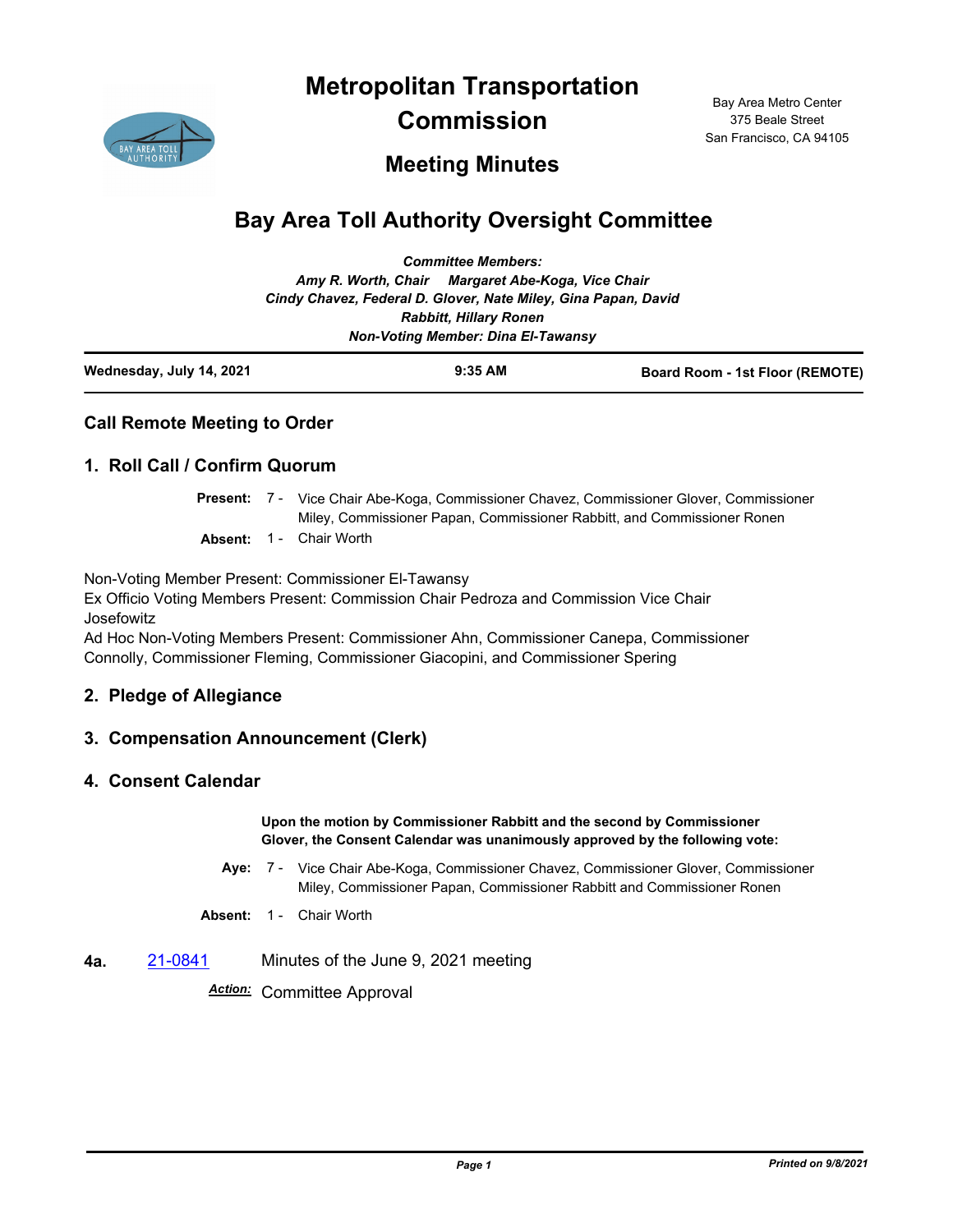| 4b. | 21-0906 | <b>Contract Amendment - Construction and Maintenance Zone Enhanced</b><br>Enforcement Program: California Highway Patrol (CHP) (\$2,720,000) |
|-----|---------|----------------------------------------------------------------------------------------------------------------------------------------------|
|     |         | <b>Action:</b> Committee Approval                                                                                                            |
|     |         | <b>Presenter:</b> Angela Louie                                                                                                               |
| 4c. | 21-0936 | Contract - FasTrak® Communications Services: Polytechnic Marketing<br>LLC (\$2,000,000)                                                      |
|     |         | <b>Action:</b> Committee Approval                                                                                                            |
|     |         | <b>Presenter:</b> Lysa Hale                                                                                                                  |

#### **5. Approval**

**5a.** [21-0819](http://mtc.legistar.com/gateway.aspx?m=l&id=/matter.aspx?key=22412) Contract Change Order - FasTrak® Regional Customer Service Center: Additional AET Invoice Costs and Contract Extension (\$112,854,000)

> A request to authorize the Executive Director or designee to negotiate and enter into a contract change order with Conduent State and Local Solutions, Inc. (Conduent) for additional all electronic tolling (AET) invoice costs and a contract extension to March 2024 in a combined total amount not to exceed \$112,854,000, subject to the approval of future BATA budgets.

- *Action:* Committee Approval
- *Presenter:* Beth Zelinski

Aleta Dupree was called to speak.

**Upon the motion by Commissioner Glover and the second by Commissioner Rabbitt, the Committee unanimously approved the contract change order with Conduent State and Local Solutions, Inc. The motion carried by the following vote:**

- Aye: 7 Vice Chair Abe-Koga, Commissioner Chavez, Commissioner Glover, Commissioner Miley, Commissioner Papan, Commissioner Rabbitt and Commissioner Ronen
- Absent: 1 Chair Worth